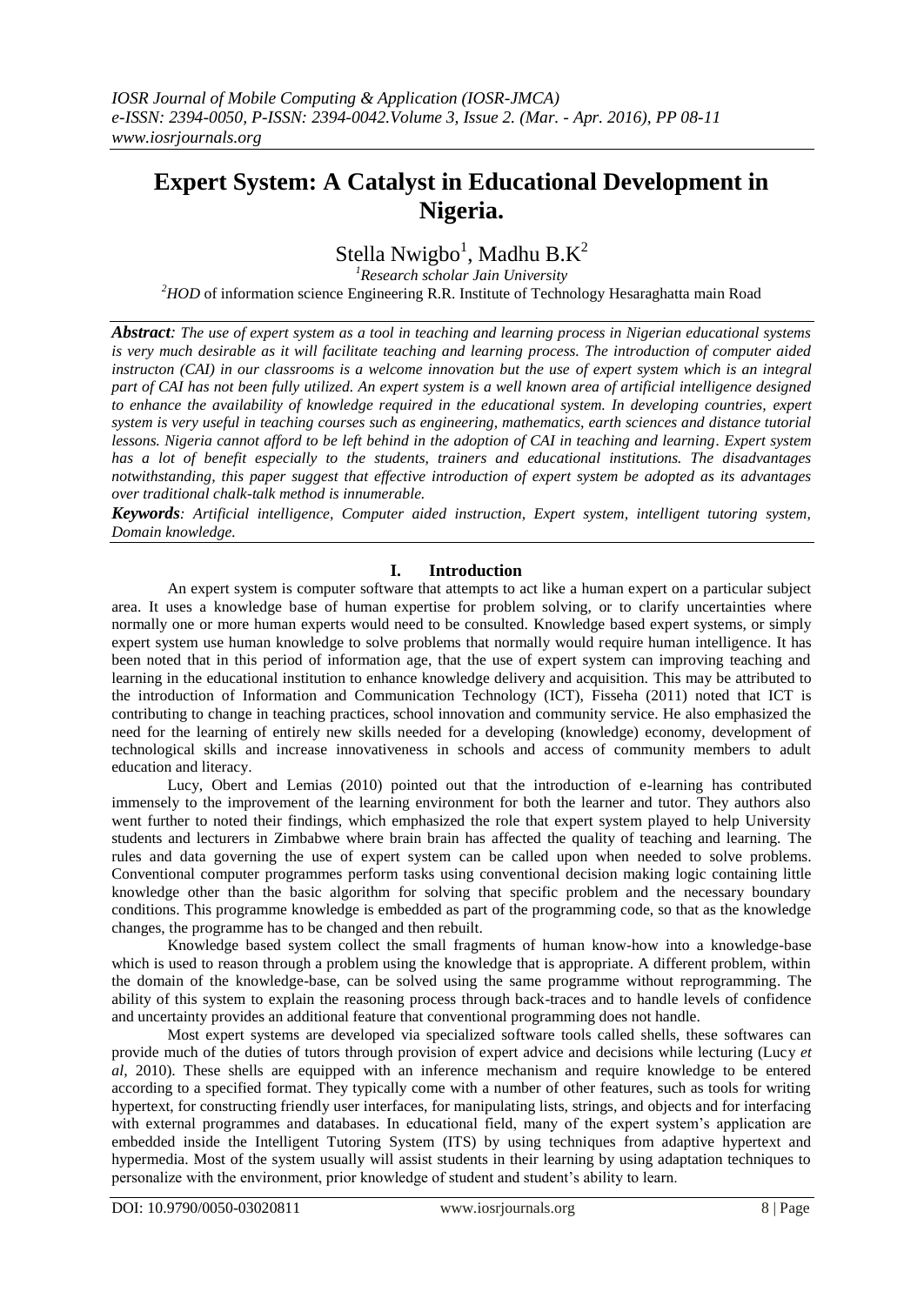In terms of technology, expert system in education has expanded very consistently from micro computer to web based (Woodin, 2001) and agent-based expert system (Vivacqua and Lieberman, 2000). By using web-based expert system, it can provide an excellent alternative to private tutoring at anytime from any place (Markham, 2001) where internet is provided. Also, agent based expert system surely will help users by finding materials from the web based on the user's profile. Supposedly, agent expert system should have capability to diagnose the users and giving the results according to the problems. Besides the use of expert system in technology, it also had tremendous changes in applying of methods and techniques. Starting from a simple rule based system, currently expert system techniques had adapted a fuzzy logic (Starek, Tomer, Bhaskar and Garcia, 2002) and hybrid based technique (Prentzas, Hatzilygeroudis, and Koutsojannis, 2001).

According to Markham (2001), expert system are beneficial as a teaching tool because it is equipped with the unique features which allow users to ask question on how, why and what format. When it is used in the class environment, surely it will give many benefits to students as it prepare the answer without referring to the teacher. Besides that, expert system is able to give reasons towards the given answer. This feature is really great as it can make students more understanding and confident with the answer. Expert system also provide excellent alternative to private tutorial. The system is usually developed using Java technology, thus making it interoperable and independent platform (Markham 2001).

Ability of expert system to adaptively adjust the training for each particular student on the bases of his/her own pace of learning is another feature that makes expert system more demanding for students. This feature is used in teaching engineering students. It should be able to monitor student's progress and make a decision about the next step in training. Expert system has been used in several fields of study including computer animation (Victor 1995), computer science (Heather, Christine, and Markham, 2001), engineering (Zorica, Vladmir and Machotka 2002), language (Expert System in Language Teaching) and business study. For computer animation production, expert system has been used as a guide to develop and design 2D and 3D modeling packages. Other than that expert system also is used as a tool in teaching mathematics related subject.

## **How do expert systems work?**

#### An expert system is made up of three parts:

**A user interface**: This is the system that allows a non-expert user to query (question) the expert system, and to receive advice. The user-interface is designed to be simple to use as possible. In academic expert systems, the potential users are tutors (trainers) and the tutees (students) (Darlington, 2000). Both interact with the system via an interactive interface where user queries pertaining to a particular subject are created and the system is then commanded to compute and decide on the solution or advice to the query. It is equipped with the unique features which allow users to ask question on how, why and what format. Student's tutorials and additional materials can be requested and passed on to the students easily over the interface. In addition, revision and self assessment is expertly conducted between the system and the student and thus better preparation for student examinations. The tutor also uses the interface to the system to create queries on what to expertly deliver to students as well as setting parameters on computer aided student assessments, tests and marking. The actual training or instructing which is supposed to be done by the instructors can easily be conducted by expert system on the student's pace and thus effective dissemination of data as the student interacts with the system. The nonexpert user queries the expert system. This is done by asking a question, or by answering questions asked by the expert system.

**A knowledge base:** This is a collection of facts and rules. The knowledge base is created from information provided by human experts. The knowledge base is independent from all other components of an expert system which makes it flexible to accept changes without affecting the whole system. It is the duty of the experts in particular domain to research and compile data to fill into a knowledge base for an expert system to meet demand of expert ideas in areas where they are falling into short supply. As the system matures, new rules may be added and existing ones maybe amended or deleted from the knowledge base with the use of the knowledge acquisition module. All these are normally done to take into account inventions, innovations and discoveries as technology improves. In addition, some material may become obsolete thus there will be need to update to standard material in a knowledge base which means that the system cannot forget unlike what humans do with the increase in time.

**An inference engine:** This acts rather like a search engine, examining the knowledge base for information that matches the user's query. The inference engine users the query to search the knowledge base and then provides an answer or some advice to user.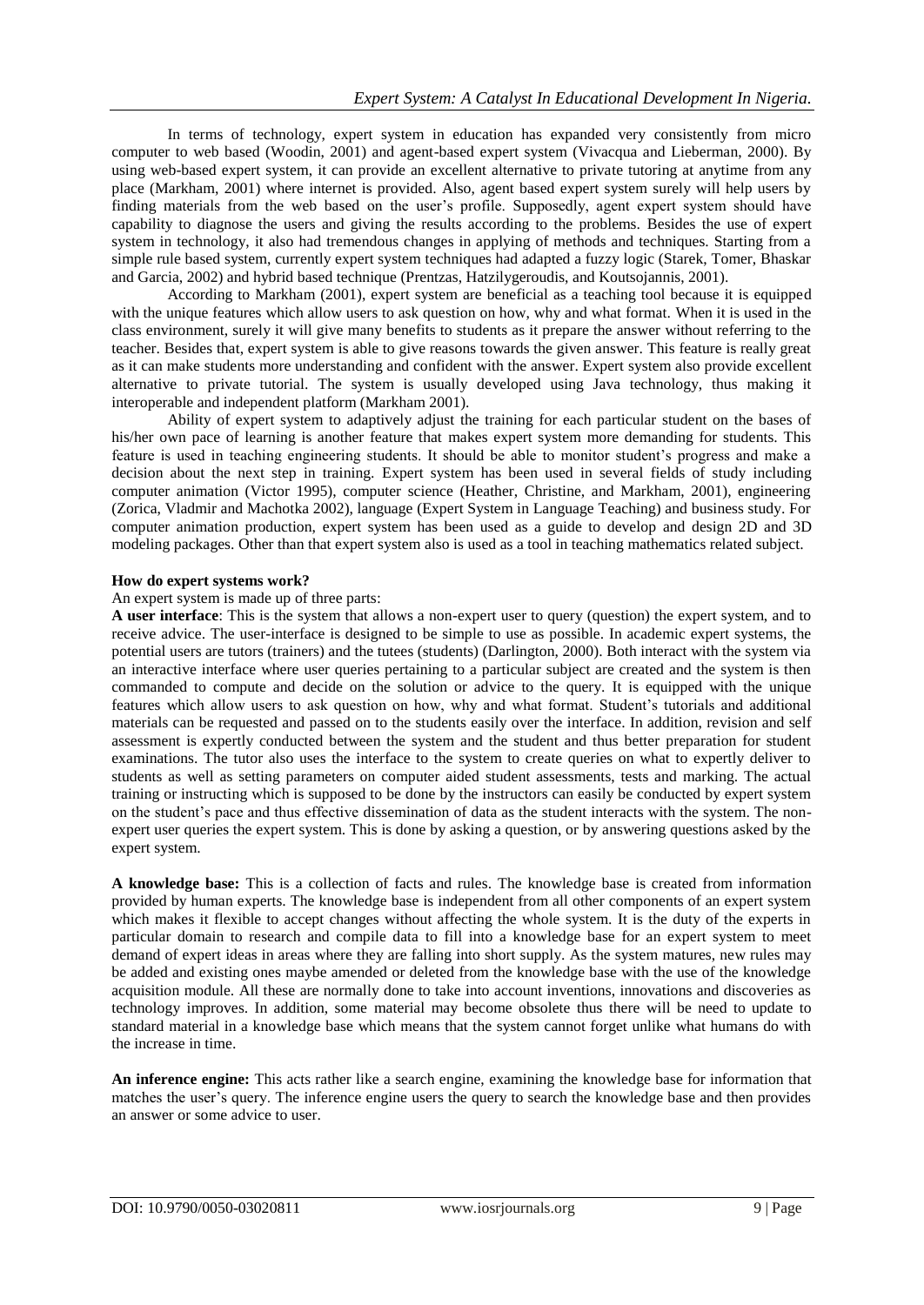# **Knowledge engineering**

This is the art of designing and building expert system, and knowledge engineers are its practioners. Knowledge engineering is an applied part of the science of artificial intelligence which in turn, is part of computer science. Theoretically, a knowledge engineer is a computer scientist who knows how to design and implement programmes that incorporate artificial intelligence techniques. Today there are two ways to build an expert system. They can be built from scratch, or built using a piece of development software known as a 'tool' or a 'shell'. A knowledge engineer interviews and observes human expert or a group of experts and learns what the experts know, and how they reason with their knowledge. The engineer then translates the knowledge into a computer-usable language, and designs an inference engine, a reasoning structure, that uses the knowledge appropriately. He also determines how to integrate the use of uncertain knowledge in the reasoning process, what kinds of explanation would be useful to the end user.

Accumulation of knowledge of a task domain is the province of domain experts. Domain knowledge consists of both formal, textbook knowledge, and experiential knowledge – the expertise of the experts.

## **Can expert system make mistakes?**

Human experts make mistakes all the time (people forget things, and so on) so you might imagine that a computer-based expert system would be much better to have around.

However expert systems can face some problems.

- Can't easily adapt to new circumstance (example, if they are presented with totally unexpected data, they are unable to process it)
- Can be difficult to use (if the non-expert user makes mistakes when using the system, the resulting advice could be very wrong).
- They have no 'common sense' (a human user tends to notice obvious errors, whereas a computer would not).

# **Benefits of expert system**

Expert systems offer an environment where the good capabilities of humans and the power of computers can be incorporated to overcome many of the limitations. Expert system has many benefits as:

- 1. Increase the probability, frequency and consistency of making decisions.
- 2. Help distribute human expertise.
- 3. Facilitate real-time, low-cost expert-level decisions by non-expert.
- 4. Enhance the utilization of most of the available data.
- 5. Permit objectivity by weighing evidence without bias and without regard for the user's personal and emotional reactions.
- 6. Permit dynamism through modularity of structure.
- 7. Free up the mind and time of the human expert to enable him or her to concentrate on more creative activities.
- 8. Encourage investigation into the subtle areas of a problem.
- 9. Expert system gives emphasis on individual student by keeping record of their learning ability and speed.
- 10. Expert system provides a convenient environment to ask, query and find out their solutions.
- 11. Expert system also gives a congenial way to find out errors and fix them.

## **Benefits to the students (tutee)**

The systems better performs simulations and aid practices better from the teaching side. However, the expert systems are normally used in support of other learning/teaching activities such as the problem based learning (PBL). The students learn by repeated use of the concept and they understand, even the slow learner can visualize. Experts are reproducible and thus making them readily available for consultation by students at every stage and permits (indeed always should permit) the student to interrogate and analyze the reasoning process. Finally, worked examples, and all forms of guidelines are readily available to students for revision purposes. The expert system allows the student more time with the desired subject, this is so since communication between the user is enhanced by an interactive interface, through which queries, student's tutor and additional materials can be requested and passed on to the student easily.

# **Benefits to the trainer (tutor)**

The expert system takes on the tutoring function that is, presenting a series of screens of information, test questions and feedback. Expert systems are also excellent in instructional design, decision making, planning, controlling and collaboration with both the student and trainer. It reduces explanation where a trainer has difficulties in illustrating concepts. Most of the duties of the tutor can be performed by the expert system; these include provision of expert advice and decisions while lecturing (Lucy *et al,* 2010).